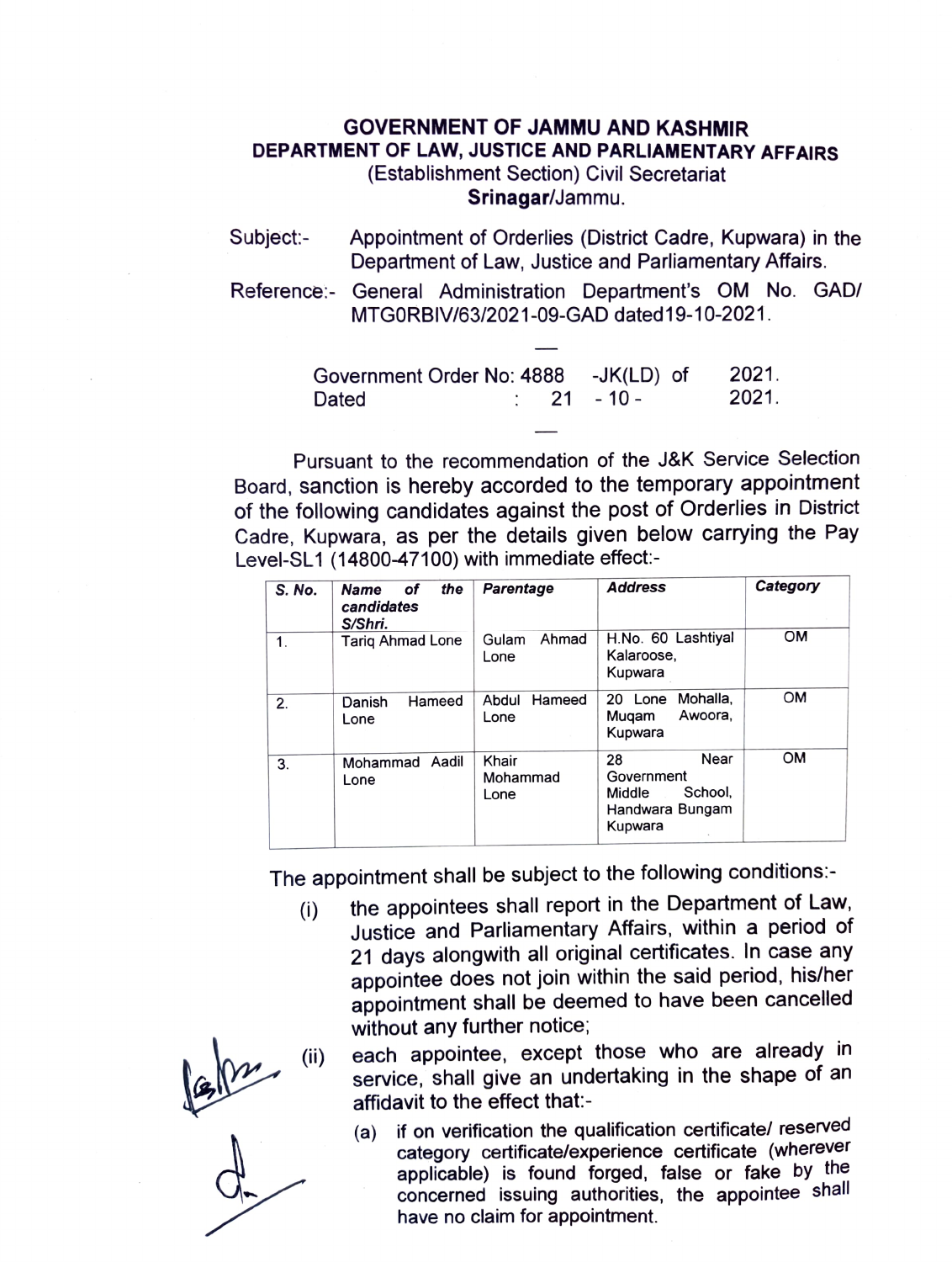- (b) salary of the appointee shall not be drawn and disbursed to him/her unless and until the satisfactory report/genuineness of the certificates in respect of (i) (a) above is received;
- (ii) the appointee shall be governed in terms of the Jammu and Kashmir Probationer (Condition of Service, Pay and Allowances) and Fixation of Tenure Rules, 2020 notified vide S.O No. 192 of 2020 dated 17-06-2020;
- (iv) if by any chance candidates who is not eligible for the post manages to secure selection by way of misrepresentation and false information and it comes to notice at a later stage, he/she will be liable for cancellation of selection and criminal prosecution as well in light of the Judgment rendered by the Hon'ble Supreme Court
- (V) the inter-se seniority of the appointee shall be as per the merit as it exists in the select list;
- (vi) the appointment shall be subject to outcome of the writ petition/OA, if any pending on the subject; and
- (vii) the appointee shall furnish an undetaking as per the enclosed format.

By Order of Lieutenant Governor.

Sd (Achal Sethi) Secretary to Govemment.

## No.LAW-Estt/273/2021-10. Dated: 21 - 10 - 2021.

Copy to the:

- 
- 1. Principal Secretary to the Hon'ble Lieutenant Governor, Raj Bhavan.<br>2. Principal Secretary to Government, Agriculture Production and Principal Secretary to Government, Agriculture Production and Farmers Welfare Department (Chairman, Accelerated Recruitment Committee).
- 
- 3. Joint Secretary (J&K), Ministry of Home Affairs, Government of India. 4. Commissioner/Secretary to Government, General Administration Department.
- 5. Deputy Commissioner, Kupwara.
- Director Finance, Department of Law, Justice and Parliamentary Affairs. 5.
- Director Litigation, Kashmir. 7.
- Secretary, J&K Service Selection Board, Jammu. This is with reference to his No. SSB/Secy/Sel/Class-IV/2021/7103-11 dated 18-10-2021. 3.
- 
- 9. District Litigation Officer, Kupwara.<br>10. Private Secretary to the Chief Secretary for information of the Chief Secretary.
- 10. Private Secretary to the Secretary to Government, Department of Law, Justice and Parliamentary Affairs for information of the Secretary.
- 12. Select candidates for compliance.
- 13. Government Order file.
- 14. Concerned file.

 $\int_{\infty}^{\infty}$ 

(Ashish Gupta) Additional Secretary to Government, Departmen|of Law, Jystice and Parliamentary Affairs.

C